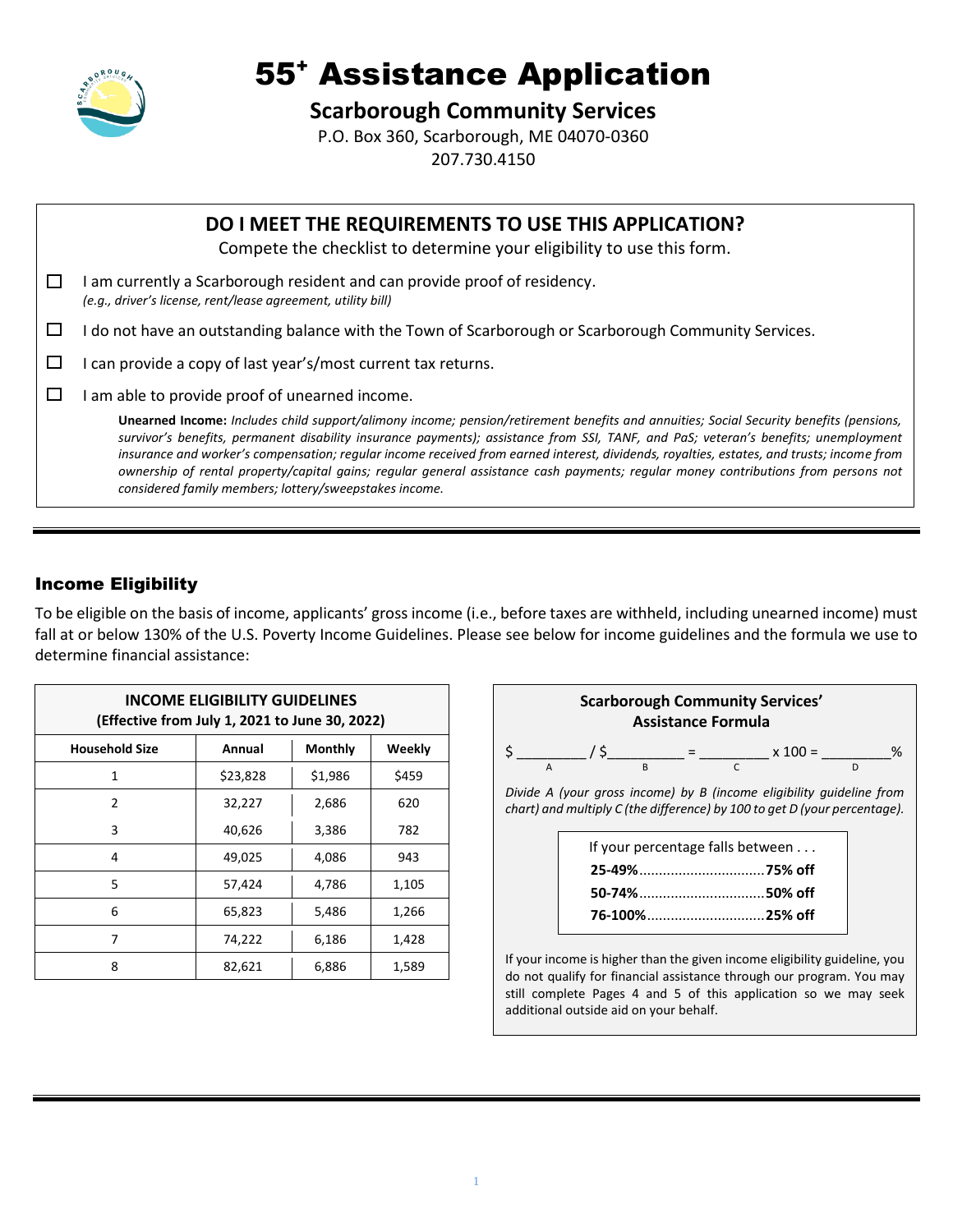# 55<sup>+</sup> Assistance Application

### Instructions and Requirements

### **Instructions**

### *Please read instructions carefully before completing application.*

- This application is specifically for assistance on any 55+ program run by Scarborough Community Services, which includes programs such as weekly Wednesday lunches and monthly trips.
- Approval for financial assistance is recommended prior to registering for any programs; we do not refund the difference if a registration was already completed and paid for.
- All programs eligible for assistance are also pursuant to the Community Services Refund Policy; there will be no refunds for withdrawal from a program.
- Once approved, your award will be valid for the year and will require reapplication and review each year going forward.
- Community Services is willing to provide some assistance; however, we reserve the right to deny or further reduce the assistance amount awarded after a period of time.
- Please do not fax this completed application or any pertinent documents.
- Once we have received and reviewed the full application with supporting documentation, we will be in touch to set up a private appointment and registration session.

### Required Documentation

*Please check each appropriate box acknowledging your informational attachments with this application.*

**Proof of Residency** - Copy of driver's license Provide ONE - Utility bill

- Rent/lease agreement

**Last Year's Tax Returns**

**Proof of Unearned Income**

**Completed** *Personal Record Preference* **form.**

All supporting documentation will be returned to the applicant or shredded after an assistance determination has been made. Please complete our *Personal Record Preference* form below.

### Personal Record Preference

Please select your preference, sign and date this form, and return with your application. Thank you.

- I prefer that Community Services shreds all supporting documentation once a determination has been made. *This will be done within one week of the date Community Services informs me of its decision.*
- $\Box$  I prefer to pick up all supporting documentation. *I agree to pick up this documentation within one week of Community Services informing me of its decision. If it is not picked up within the week, Community Services will shred the documents.*

I agree to comply with the policies and procedures as noted in this application packet.

Signature **Print Name** Date **Print Name** Print Name **Date Date**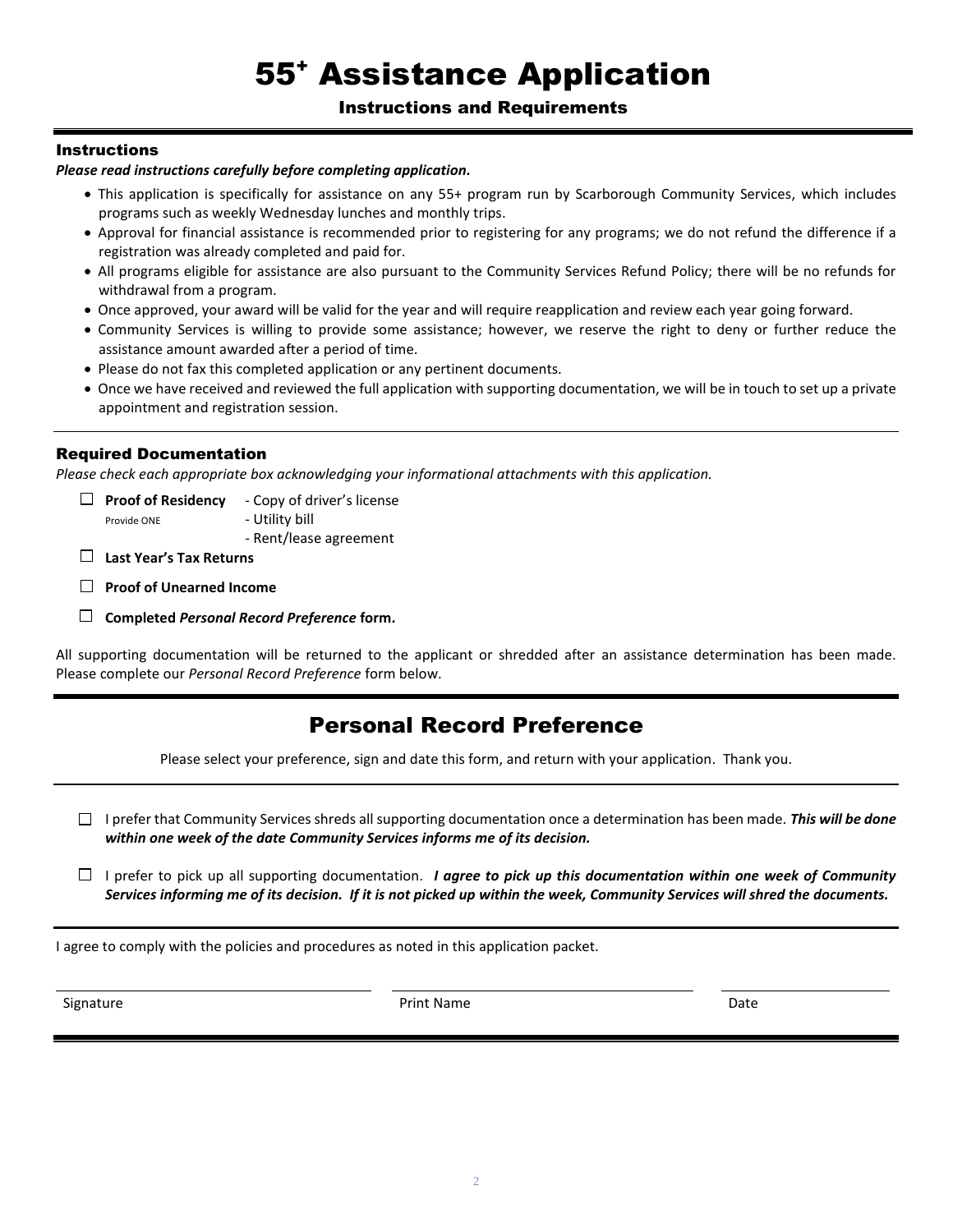## 55<sup>+</sup> Assistance Application

**Scarborough Community Services**

P.O. Box 360, Scarborough, ME 04070-0360

207.730.4150

*For Community Services Staff:* Year %

| <b>Adult Applicant/Household Information</b>                                                                                                                                              |                                                |                        |                                                                 |                              |                                                                                                                                 |  |
|-------------------------------------------------------------------------------------------------------------------------------------------------------------------------------------------|------------------------------------------------|------------------------|-----------------------------------------------------------------|------------------------------|---------------------------------------------------------------------------------------------------------------------------------|--|
|                                                                                                                                                                                           |                                                | Single _________       | Married                                                         | Divorced                     | Sig Other                                                                                                                       |  |
| Name of Applicant                                                                                                                                                                         |                                                |                        |                                                                 |                              |                                                                                                                                 |  |
| Street                                                                                                                                                                                    |                                                | Town                   |                                                                 | State                        | Zip Code                                                                                                                        |  |
| P.O. Box (if applicable)                                                                                                                                                                  | Home Telephone                                 |                        | Work Telephone                                                  |                              | Cell Phone                                                                                                                      |  |
| E-mail                                                                                                                                                                                    |                                                |                        |                                                                 |                              |                                                                                                                                 |  |
| How many reside in your household full-time (including you)?<br>Names of all people living in household full-time:<br>These names must include any other adults who live at this address. |                                                | Adults Children<br>Age | <b>Relationship to Applicant</b>                                | space.                       | If you run out of space<br>for your information<br>anywhere within this<br>application, please turn<br>to Page 4 for additional |  |
| Financial Information Please include information for all responsible parties for child.<br><b>Monthly Earned Income:</b><br>Applicant Gross Income \$<br>Yearly Income Total: \$          | Spouse Gross Income \$ Child Support Income \$ |                        | *PLEASE NOTE: If you are self-employed, please give net income. | TOTAL \$                     |                                                                                                                                 |  |
| <b>Monthly Unearned Income/Assistance</b>                                                                                                                                                 |                                                |                        |                                                                 |                              |                                                                                                                                 |  |
| Are you in the process of applying for DHHS assistance? (Please circle) Y                                                                                                                 | N                                              |                        |                                                                 |                              |                                                                                                                                 |  |
| $\Box$ DHHS Food Assistance<br>\$ Amount<br>$\Box$ TANF<br>Amount                                                                                                                         | $\Box$ Transitional<br>$\Box$ Project GRACE    | _____ Amount<br>Amount |                                                                 | $\sim$ 5<br>$\Box$ s         | Amount<br>Amount                                                                                                                |  |
| Does anyone in your household/other parent receive public assistance?<br>Circle any of the following that your household/other parent receives:<br>AFDC<br>SSI<br>Food Stamps             | Other                                          | (Please circle)<br>Y N | \$                                                              | <b>Unearned Income Total</b> |                                                                                                                                 |  |
| <b>Monthly Expenses</b>                                                                                                                                                                   |                                                |                        |                                                                 |                              |                                                                                                                                 |  |
| Please list monthly expenses here:                                                                                                                                                        |                                                |                        | List other expenses here (cellphones, gas, internet, etc.)      |                              |                                                                                                                                 |  |
| Food<br><b>Utilities</b>                                                                                                                                                                  | \$                                             | Ś.                     |                                                                 |                              |                                                                                                                                 |  |
| Rent/Mortgage<br>Vehicle Payments<br>S.                                                                                                                                                   |                                                |                        | \$                                                              | \$                           |                                                                                                                                 |  |
| Do you have any debts (i.e., bank loans, car payments, credit cards)? (Please circle)<br>If yes, list below name of institution, purpose money was borrowed, and amount.                  |                                                | Y N                    |                                                                 |                              |                                                                                                                                 |  |
| Name of Institution                                                                                                                                                                       | Purpose                                        |                        | <b>Total Amount</b>                                             | <b>Monthly Payment</b>       |                                                                                                                                 |  |

### Program Assistance Request

Please list programs you are interested in attending and are seeking assistance for: